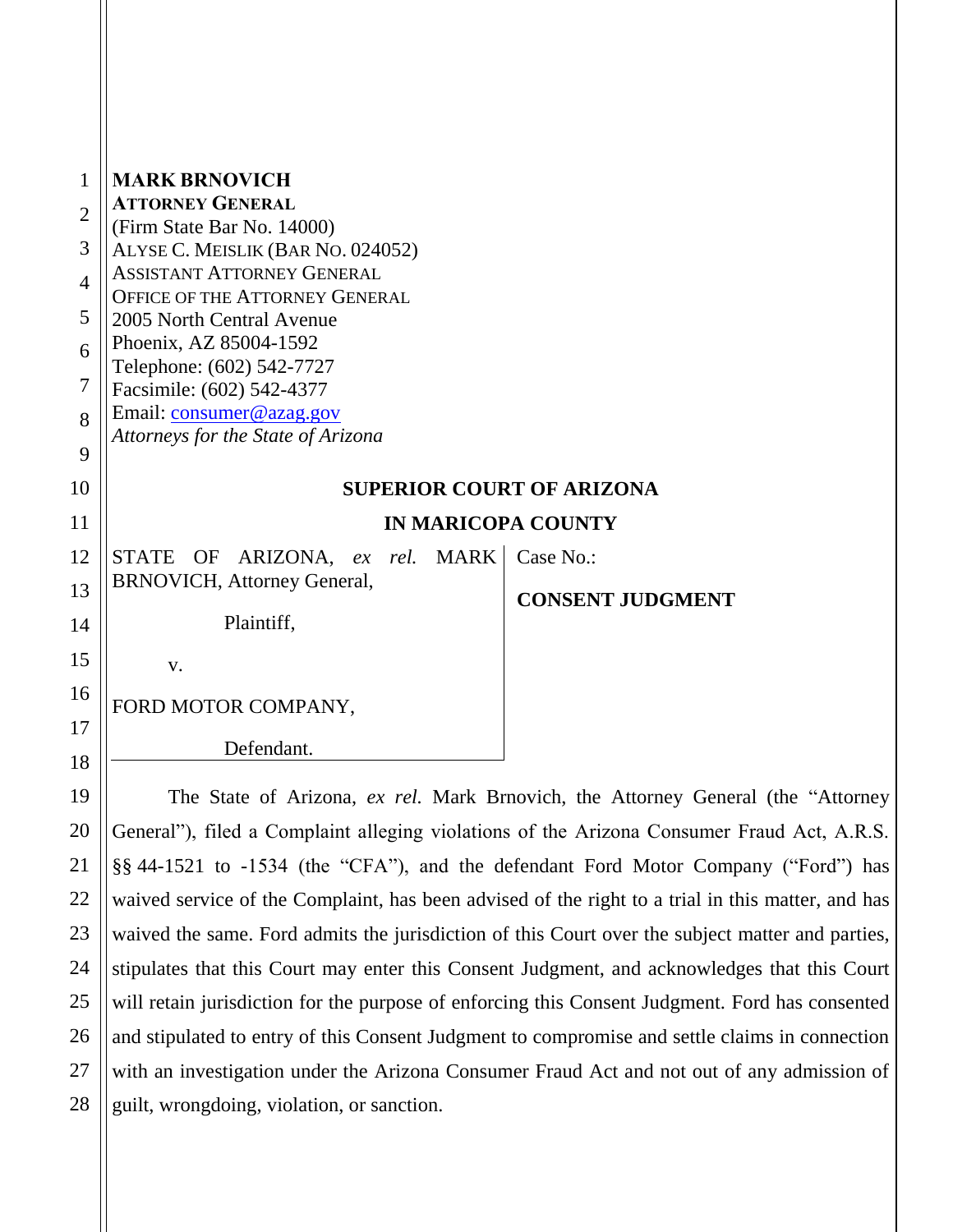### **PARTIES**

1. The Attorney General is authorized to bring this action under the CFA.

2. Ford is an automobile manufacturer that is incorporated in Delaware and has its principal place of business in Dearborn, Michigan.

3. All events, acts and practices described in, and relevant to, this Consent Judgment took place throughout Arizona.

4. This Court has jurisdiction over the Complaint and the parties necessary for the Court to enter this Consent Judgment and any orders hereafter appropriate pursuant to A.R.S. § 44-1528 and this Consent Judgment.

5. Venue is proper in Maricopa County pursuant to A.R.S. § 12-401.

# **NO ADMISSION OF LIABILITY**

6. The parties have entered into this Consent Judgment without trial of any issue of fact or law. Ford specifically denies it has violated any federal or state laws. Nothing contained herein may be taken as or construed to be an admission or concession of any violation of law or regulation, or of any other matter of fact or law, or of any liability or wrongdoing, nor shall it constitute any evidence or finding supporting any of the allegations of fact or law alleged by the Attorney General, or any violation of state or federal law, rule or regulation or any liability or wrongdoing whatsoever. This Consent Judgment is not intended to constitute evidence or precedent of any kind except in any action or proceeding by one of the parties to enforce, rescind or otherwise implement or affirm any or all terms of this Consent Judgment. The parties expressly acknowledge and agree that nothing shall prevent the Attorneys General's enforcement rights associated with this Consent Judgment.

# **DEFINITIONS**

7. The following terms used herein shall have the following meanings:

a. "Covered Conduct" shall mean Ford's advertising claims of: (1) fuel economy relating to C-MAX vehicles from Model Years ("MY") 2013–2014; and (2) maximum payload capacity of MY 2011–2015 Ford vehicles.

28 . . .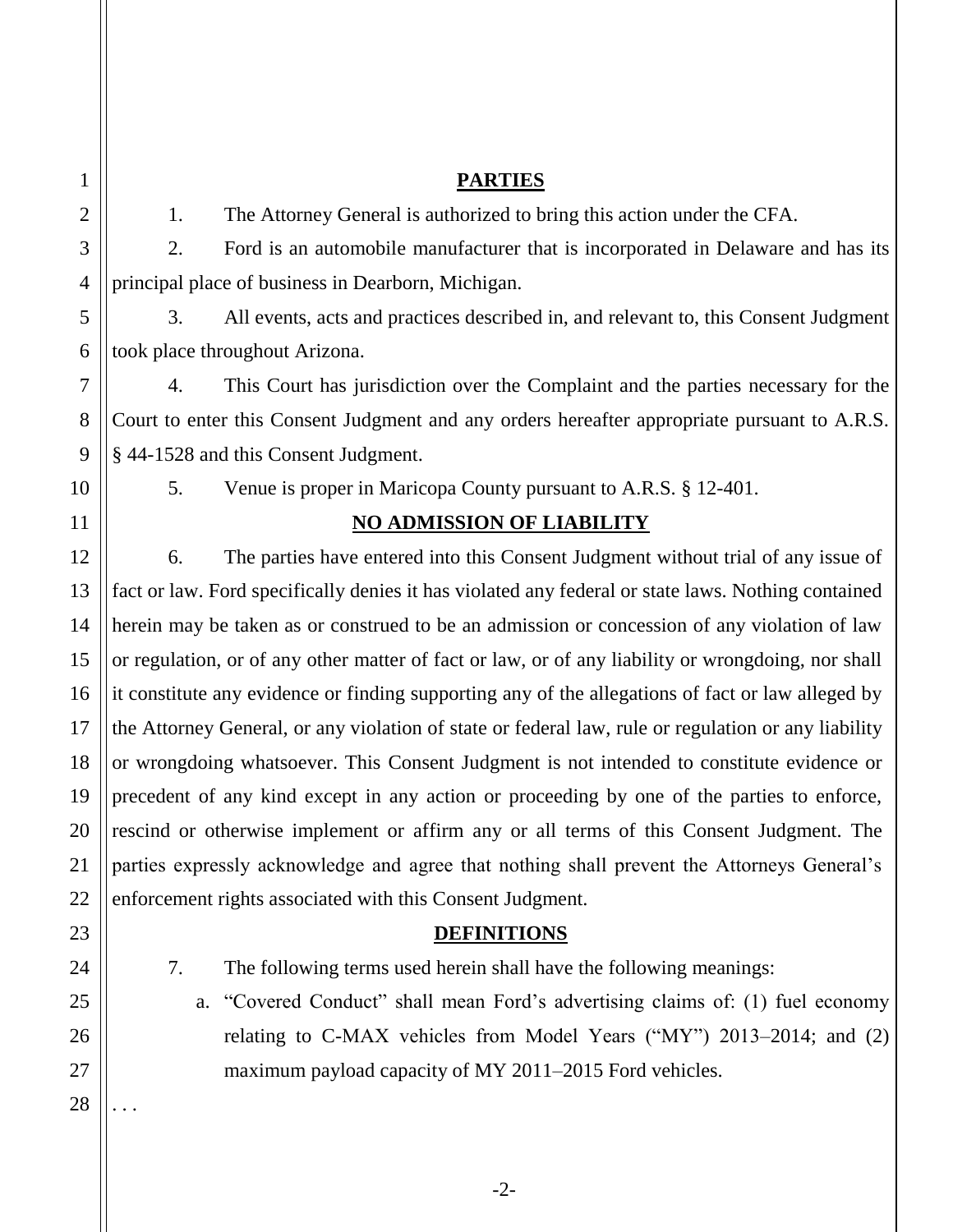b. "Ford" shall mean Ford Motor Company and its Subsidiaries, successors and assigns.

1

2

3

4

5

6

7

8

9

10

11

12

13

14

15

16

17

18

19

20

21

22

23

24

25

26

27

28

- c. "Fuel Economy" shall mean the EPA-estimated fuel economy rating used or calculated by Ford in compliance with the regulations, rules and laws proscribed by United States Environmental Protection Agency.
- d. "Multistate Executive Committee" or "MSEC" shall mean the Attorneys General of Arizona, Illinois, Maryland, Oregon, Texas and Vermont.
- e. "Multistate Working Group" or "MSWG" shall mean the Attorneys General of Alabama, Arizona, Arkansas, California, Colorado, Connecticut, District of Columbia, Florida, Illinois, Indiana, Iowa, Georgia, Kansas, Kentucky, Louisiana, Maine, Maryland, Massachusetts, Minnesota, Missouri, Nebraska, Nevada, New Jersey, New Mexico, New York, North Carolina, North Dakota, Ohio, Oklahoma, Oregon, Pennsylvania, Rhode Island, Tennessee, Texas, Utah, Vermont, Virginia, Washington, West Virginia, and Wisconsin.
- f. "Payload Capacity" shall mean the combined maximum weight of cargo and passengers that the vehicle is designed to carry.
- g. "Subsidiaries" shall mean any corporation, association, joint venture, partnership, limited liability company or other business entity of which at least a majority of the Voting Stock is, at the point in time when the violation of this Consent Judgment is alleged to have taken place, owned directly or indirectly by Ford Motor Company. Voting Stock means the capital stock or equivalent interests, if the entity does not have capital stock, having the right to vote for the election of directors or equivalent persons, if such entity does not have directors, of any corporation, association, joint venture, partnership, limited liability company or other business entity.

## **ALLEGATIONS OF FACT**

8. The Attorney General has made allegations that some of Ford's advertisements relating to estimated Fuel Economy and Payload Capacity for new motor vehicles constituted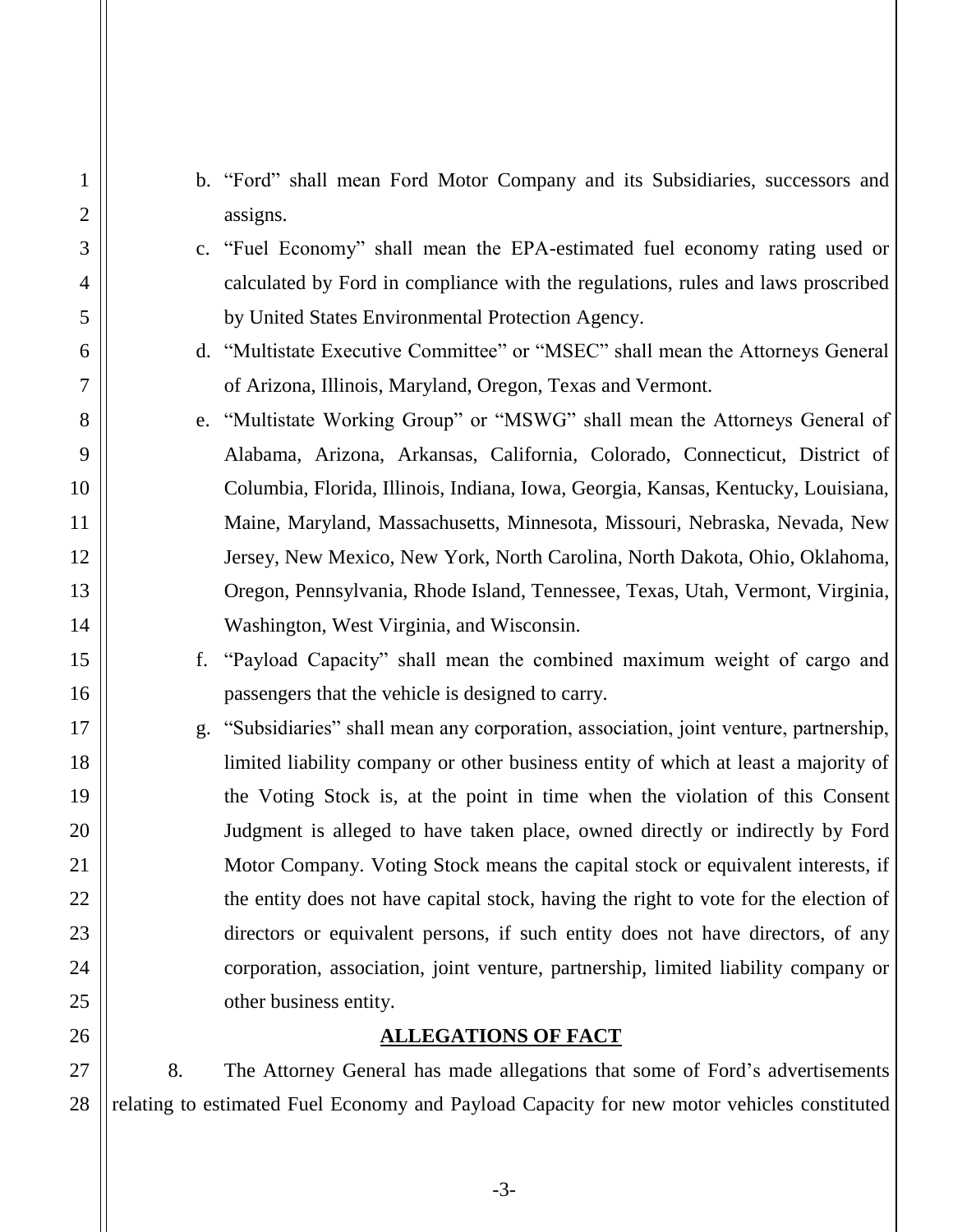1 2 deceptive and/or unfair acts and practices in violation of the CFA. Ford denies such allegations.

### **CONCLUSIONS OF LAW**

9. The Attorney General alleges that Ford violated the CFA by engaging in or directing others to engage in the actions described in paragraph 8 above. Ford denies such allegations.

10. The Attorney General alleges that pursuant to the CFA, Ford's violations entitle the Attorney General to relief necessary to prevent the unlawful acts and practices described in this Consent Judgment and to remedy the consequences of past unlawful practices. Ford denies such allegations.

#### **ORDER**

NOW, THEREFORE, IT IS ORDERED, ADJUDGED AND DECREED:

### **INJUNCTIVE RELIEF**

11. The injunctive relief set forth in this Consent Judgment is binding upon any of the following that receive actual notice of this Consent Judgment through personal service or otherwise: (a) Ford and its subsidiaries; and (b) its officers, servants, employees, and attorneys.

12. Pursuant to A.R.S. § 44-1528, Ford is enjoined, restrained, and prohibited as follows:

a. Ford shall not make false or misleading advertising claims concerning the estimated Fuel Economy of a new motor vehicle in violation of the CFA, A.R.S. §§ 44-1521 to 44-1534.

b. Ford shall not make false or misleading advertising claims concerning the Payload Capacity of a new motor vehicle in violation of the CFA, A.R.S. §§ 44- 1521 to 44-1534.

### **PAYMENT TO THE ATTORNEY GENERAL**

13. Ford shall pay the MSWG Attorneys General a total of \$19,000,000, plus costs of \$200,000, to be divided and paid by Ford directly to each Attorney General of the MSWG in an amount to be designated in writing by and in the sole discretion of the MSEC. Payment shall be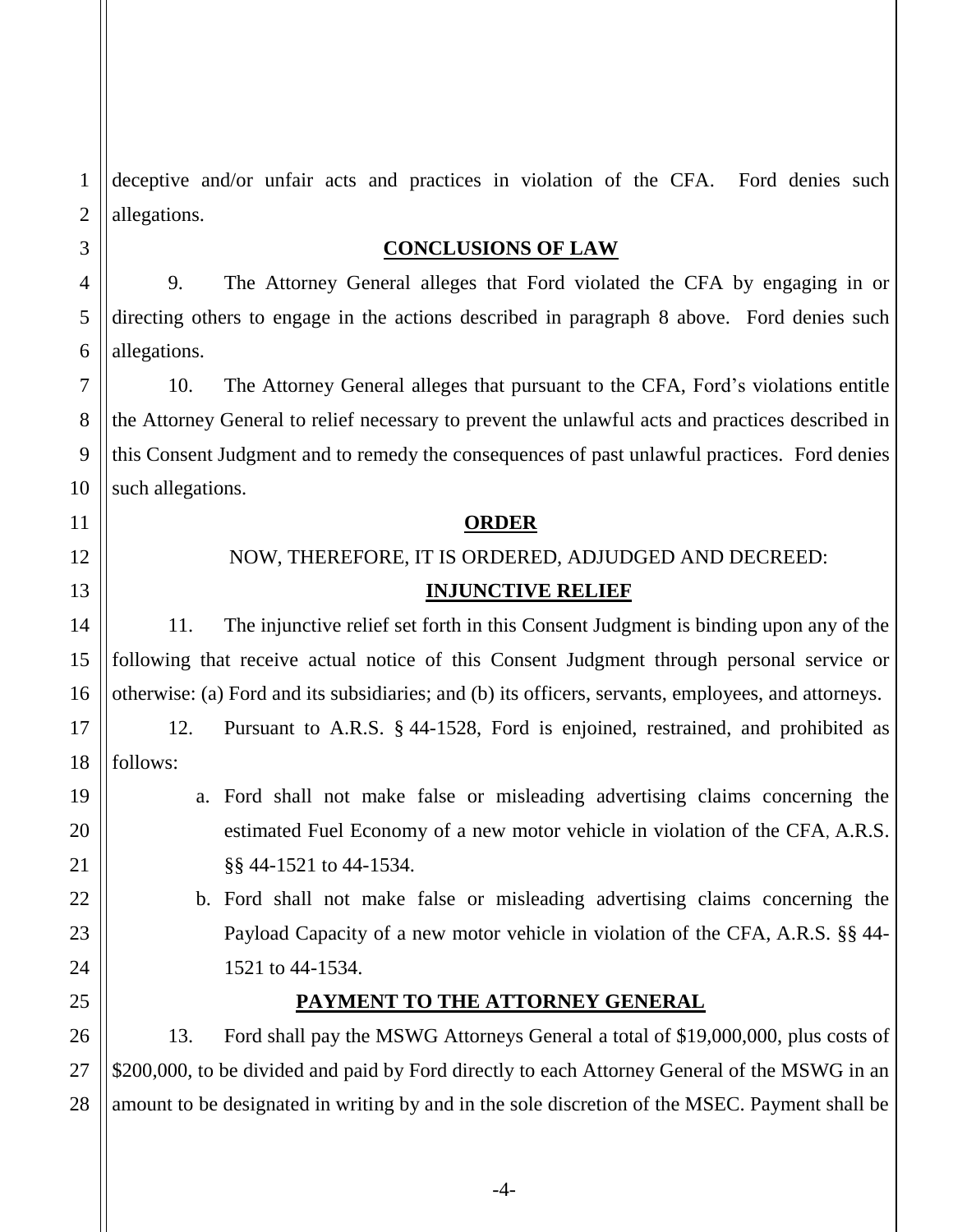made by Ford within 30 calendar days of receiving written payment processing instructions from the MSEC. Said payment shall be used by the Attorneys General for any lawful purpose including consumer protection enforcement or consumer education, or for other uses permitted by state law, at the sole discretion of each Attorney General. Unless otherwise required by law, in no event shall any portion of this payment be characterized as a fine, civil penalty or forfeiture by Ford to any participating Attorney General's Office.

14. Pursuant to the amount designated by the MSEC, and as part of the payment described in paragraph 13, Ford shall pay the Attorney General \$884,364.40 by wire transfer, which will be used by the Attorney General as follows:

- a. \$200,000 will be used for attorneys' fees and costs, pursuant to A.R.S. § 44-1534, and will be deposited by the Attorney General into the Consumer Protection-Consumer Fraud Revolving Fund pursuant to A.R.S. § 44-1531.01, and used for the purposes specified in A.R.S. § 44-1531.01; and
	- b. \$684,364.40 will be deposited by the Attorney General into the Consumer Protection-Consumer Fraud Revolving Fund pursuant to A.R.S. § 44-1531.01, and used for the purposes specified in A.R.S. § 44-1531.01.

#### **RELEASE**

15. By execution of this Consent Judgment, and following a full and complete payment to the Attorney General of the amount required under paragraph 14, the Attorney General terminates its investigation of the Covered Conduct and releases and discharges, to the fullest extent permitted by law, Ford from any and all civil causes of action, claims, damages, costs, attorney's fees, or penalties the Attorney General has asserted or could have asserted under the CFA, as of the Effective Date, against Ford by reason of the Covered Conduct (collectively, the "Released Claims").

. . .

. . .

. . .

. . .

1

2

3

4

5

6

7

8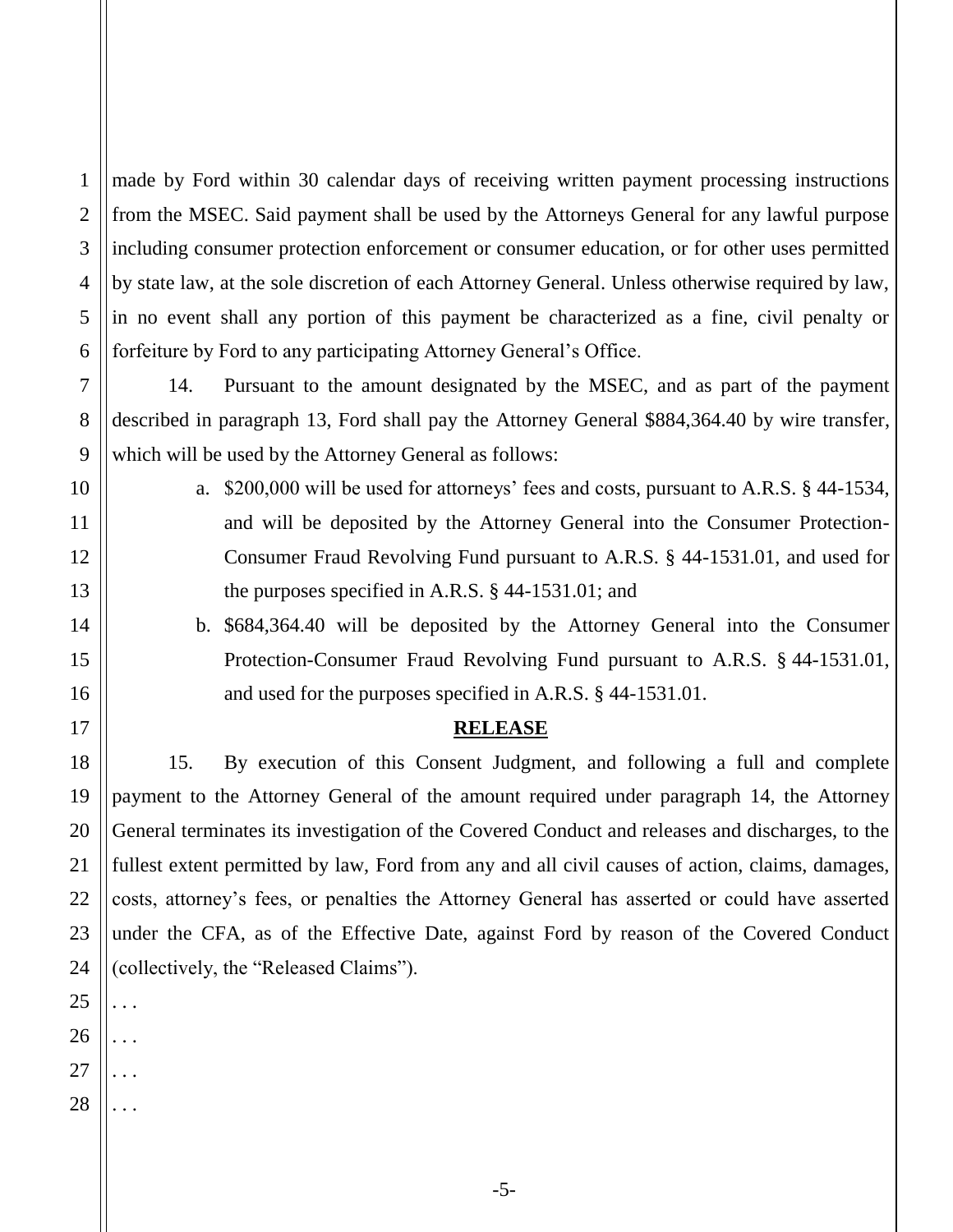| 1              | 16.                                                                                            |                                                                                                |  |
|----------------|------------------------------------------------------------------------------------------------|------------------------------------------------------------------------------------------------|--|
| $\overline{2}$ | Claims:                                                                                        | Notwithstanding this Consent Judgment, the following do not comprise Released                  |  |
| 3              |                                                                                                | a. Private rights of action, including any claims consumers have or may have on an             |  |
| 4              |                                                                                                | individual or class basis under state consumer protection laws against any person              |  |
| 5              |                                                                                                | or entity, including Ford;                                                                     |  |
| 6              |                                                                                                | b. Claims of environmental or tax liability;                                                   |  |
| 7              | c.                                                                                             | Criminal liability;                                                                            |  |
| 8              | $d_{\cdot}$                                                                                    | Claims for property damage;                                                                    |  |
| 9              |                                                                                                | Claims alleging violations of state or federal securities laws;                                |  |
| 10             | e.<br>f.                                                                                       | Claims alleging violations of state or federal antitrust laws;                                 |  |
| 11             |                                                                                                | Any claims against Ford by any other agency or subdivision of the State of                     |  |
|                | g.                                                                                             |                                                                                                |  |
| 12             |                                                                                                | Arizona; and                                                                                   |  |
| 13             |                                                                                                | h. Any obligations created under this Consent Judgment.                                        |  |
| 14             |                                                                                                | <b>ENFORCEMENT NOTICE</b>                                                                      |  |
| 15             | 17.                                                                                            | Prior to the Attorney General instituting a court proceeding based solely on an                |  |
| 16             | alleged violation of this Consent Judgment, the parties agree that the Attorney General will   |                                                                                                |  |
| 17             | provide Ford with written notice if the Attorney General believes that Ford is in violation of |                                                                                                |  |
| 18             | any of its obligations under this Consent Judgment, including a specific description of the    |                                                                                                |  |
| 19             | conduct that appears to violate the Consent Judgment and the provisions of the Consent         |                                                                                                |  |
| 20             | Judgment that the conduct appears to violate, and provide Ford thirty (30) business days after |                                                                                                |  |
| 21             | the date of receipt of the notice prior to commencing any further proceeding; provided,        |                                                                                                |  |
| 22             |                                                                                                | however, that the Attorney General may take any action where the Attorney General concludes    |  |
| 23             |                                                                                                | that because of the specific practice, a threat to the health or safety of the public requires |  |
| 24             | immediate action.                                                                              |                                                                                                |  |
| 25             | 18.                                                                                            | Within thirty (30) business days of receipt of the Notice, Ford shall have the                 |  |

26 | opportunity to demonstrate that:

27

28

a. Ford is in compliance with the obligations of this Consent Judgment cited by the Attorney General as being violated;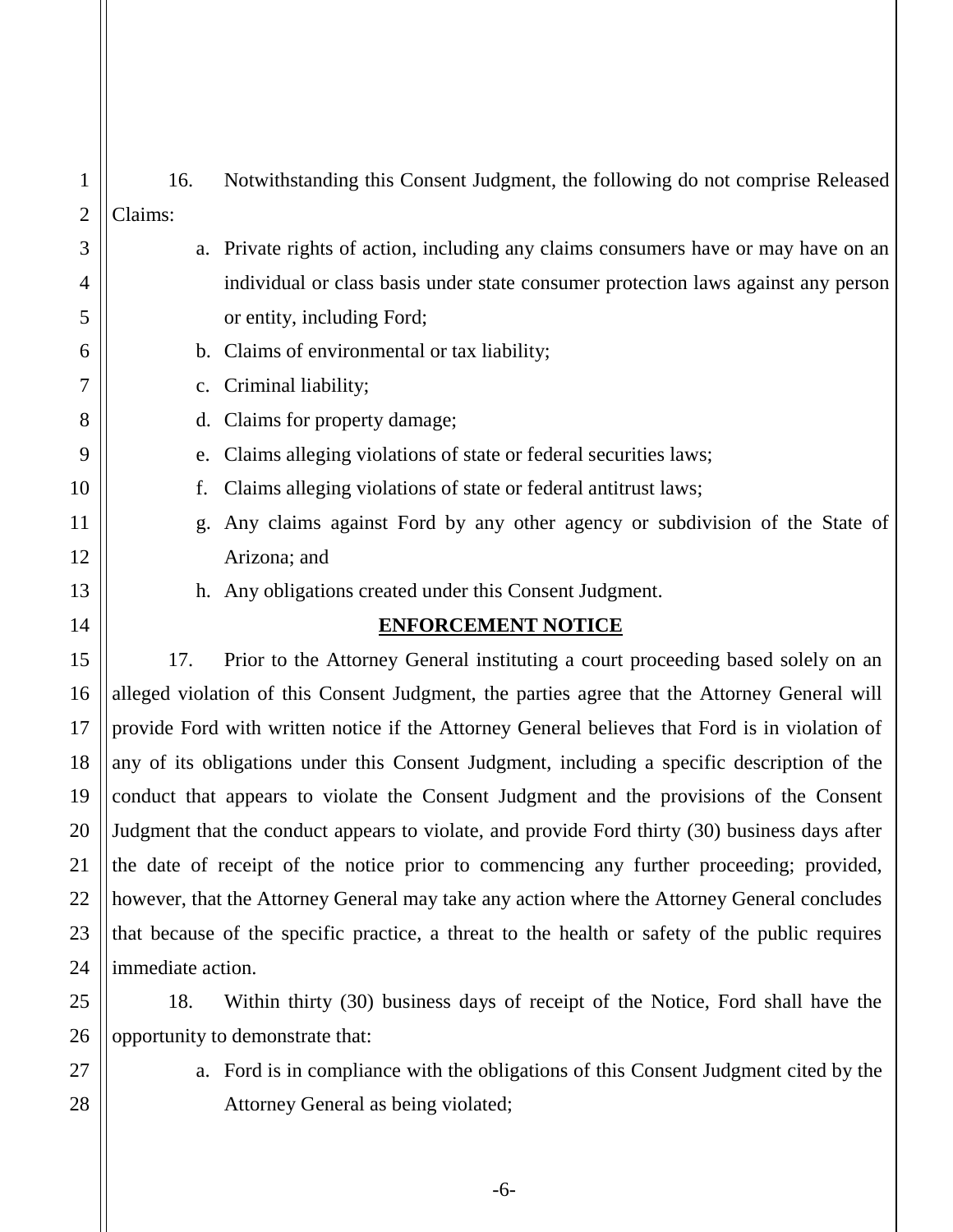b. the alleged violation has been addressed, including by remedial actions having been taken to remedy any conduct inconsistent with this Consent Judgment; or

c. Ford has begun to take action to address the alleged violation, is pursuing such action with due diligence, and has provided a reasonable timetable for addressing the alleged violation.

19. Nothing shall prevent the Attorney General from agreeing to provide Ford with additional time beyond the thirty (30) business days to respond to the Notice.

## **NOTICES**

20. Any notices required to be sent to the Attorney General or to Ford by this Consent Judgment shall be sent by certified mail and electronic mail to the following addresses:

| For Ford Motor Company:   | For the Arizona Attorney General:               |
|---------------------------|-------------------------------------------------|
| notice@ford.com           | Alyse.Meislik@azag.gov                          |
|                           | $\text{cosumer}@azag.gov$                       |
| <b>Ford Motor Company</b> |                                                 |
| One American Road         | Arizona Attorney General's Office               |
| Dearborn, MI 48216        | Attn: Alyse Meislik, Assistant Attorney General |
|                           | Consumer Protection & Advocacy Section          |
|                           | 2005 N. Central Ave.                            |
|                           | Phoenix, AZ 85004                               |

## **MISCELLANEOUS**

21. The parties acknowledge that no other promises, representations or agreements of any nature have been made or entered into by the parties. The parties further acknowledge that this Consent Judgment constitutes a single and entire agreement that is not severable or divisible, except that if any provision herein is found to be legally insufficient or unenforceable, the remaining provisions shall continue in full force and effect.

22. If subsequent to the Effective Date of this Consent Judgment, the federal government or Arizona enacts or promulgates any law or regulation with respect to matters governed by this Consent Judgment that creates a conflict with any provision of the Consent Judgment, Ford shall notify the Attorney General of the alleged conflict, stating with specificity the provision of this Consent Judgment it believes conflicts with the newly enacted law or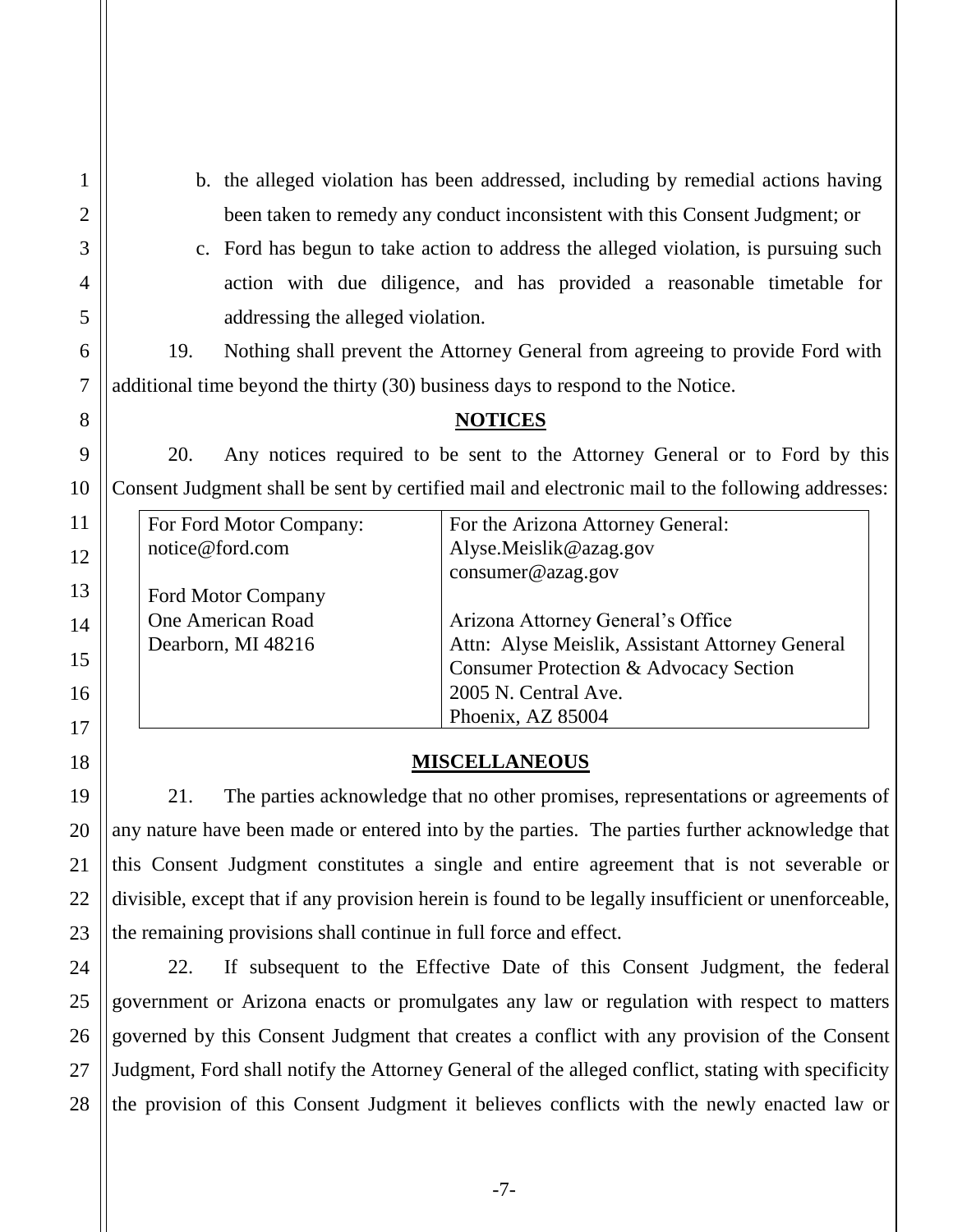4 regulation. Attorney General shall respond to Ford's notification of the alleged conflict within thirty (30) days. In the interim, Ford shall continue to comply with the terms of this Consent Judgment to the extent possible. Factors to be considered in determining whether a conflict exists is whether conduct prohibited by this Consent Judgment is required by such federal or state law or regulation, or conduct required by this Consent Judgment is prohibited by such federal or state law or regulation.

23. Ford and Ford's attorney agree and understand that following the execution of this Consent Judgment, the Attorney General may communicate directly with Ford for the purpose of enforcing the terms of this agreement, resolving future complaints, and conducting undercover investigations of Ford to the extent permitted by law.

24. Ford understands that, in addition to any other sanctions which may be imposed under this Consent Judgment, the Attorney General reserves all statutory and legal remedies for violation of the terms of this Consent Judgment pursuant to the CFA.

25. Nothing in this Consent Judgment shall be construed as relieving Ford of its obligations to comply with all state, local, and federal laws, regulations or rules, or as granting permission to engage in any acts or practices prohibited by such law, regulation or rule.

26. Neither this Consent Judgment nor anything herein shall be construed or used as a waiver, limitation or bar on any defense otherwise available to Ford, or on Ford's right to defend itself from or make arguments in any pending or future legal or administrative action, proceeding, local or federal claim or suit, including without limitation, private individual or class action claims or suits, relating to Ford's conduct prior to the execution of this Consent Judgment, or to the existence, subject matter or terms of this Consent Judgment.

23 27. Each party has cooperated in (and in any construction to be made of this Consent Judgment shall be deemed to have cooperated in) the drafting and the preparation of this Consent Judgment. Any rule of construction to the effect that any ambiguities are to be resolved against the drafting party shall not be employed in any interpretation of this Consent Judgment. . . .

. . .

1

2

3

5

6

7

8

9

10

11

12

13

14

15

16

17

18

19

20

21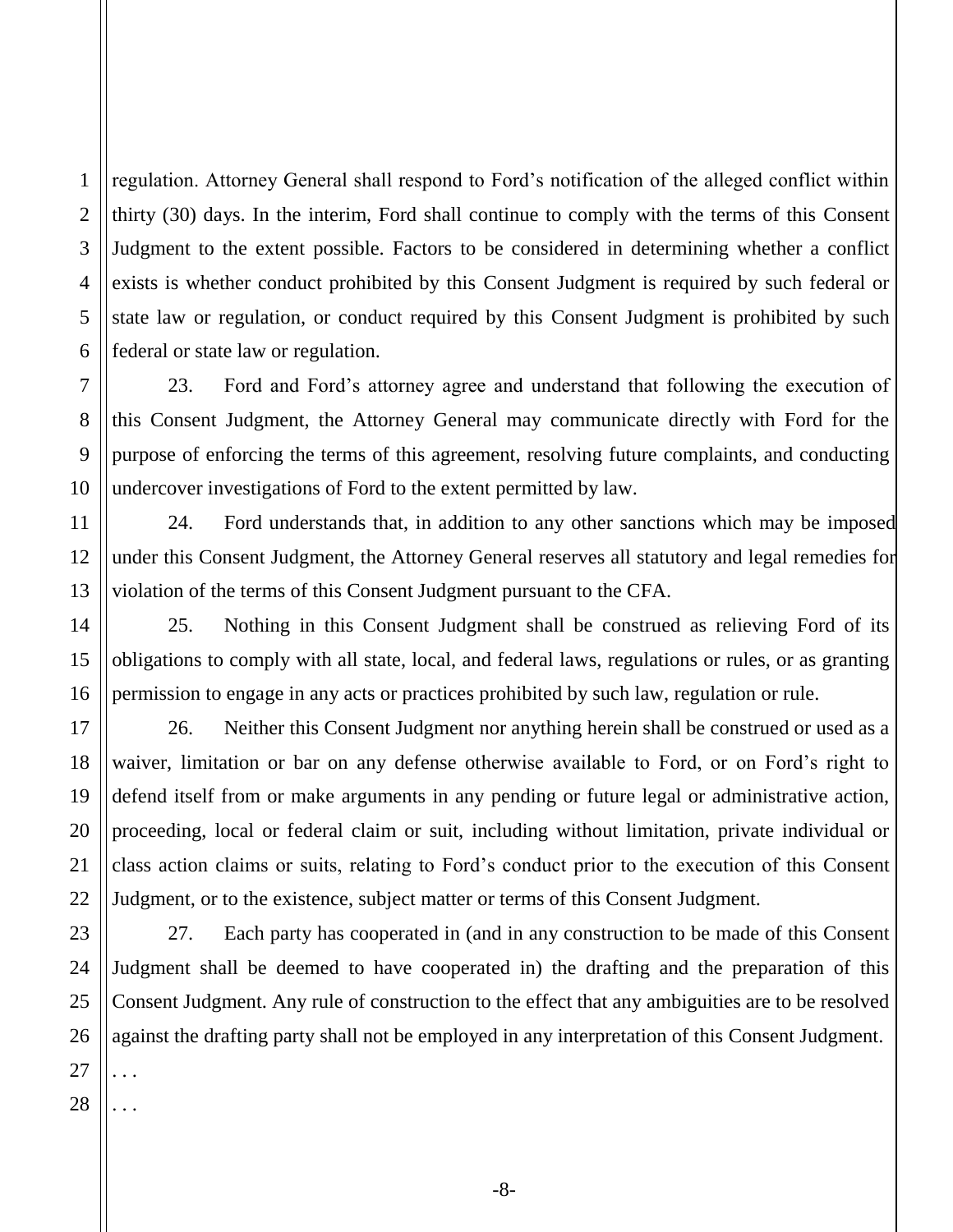28. If any provision of this Consent Judgment is held by a court of competent jurisdiction to be invalid, void or unenforceable, the remainder of the provisions shall remain in full force and effect and shall in no way be affected, impaired, or invalidated.

29. This Consent Judgment may be executed by the parties in counterparts and be delivered by facsimile or electronic transmission, or a copy thereof, such constituting an original counterpart hereof, all of which together will constitute one and the same document.

30. The parties understand and agree that this Consent Judgment shall not be construed as an approval or sanction by the Attorney General of Ford's business practices, nor shall Ford represent that this Consent Judgment constitutes an approval or sanction of its business practices. The Parties further understand and agree that any failure by the Attorney General to take any action in response to any information submitted pursuant to this Consent Judgment shall not be construed as an approval, waiver, or sanction of any representations, acts, or practices indicated by such information, nor shall it preclude action thereon at a later date, except as provided by the Release set forth in paragraphs 18–19 of this Consent Judgment.

31. Nothing in this Consent Judgment shall be construed to waive, limit, or expand any claims of sovereign immunity the Attorney General may have in any action or proceeding.

32. Nothing in this Consent Judgment shall be construed to create, waive, limit or expand any private right of action.

33. No court costs or disbursements shall be taxed to any party.

34. Jurisdiction is retained by this Court for the purpose of entertaining an application by the Attorney General for the enforcement of this Consent Judgment.

35. This Consent Judgment is the result of a compromise between the parties. Only the Attorney General may seek enforcement of this Consent Judgment. Nothing herein is intended to create a private right of action by other parties.

25 26 36. The effective date of this Consent Judgment is the date that it is entered by the court.

27

1

2

3

4

5

6

7

8

9

10

11

12

13

14

15

16

17

18

19

20

21

22

23

24

28 . . .

. . .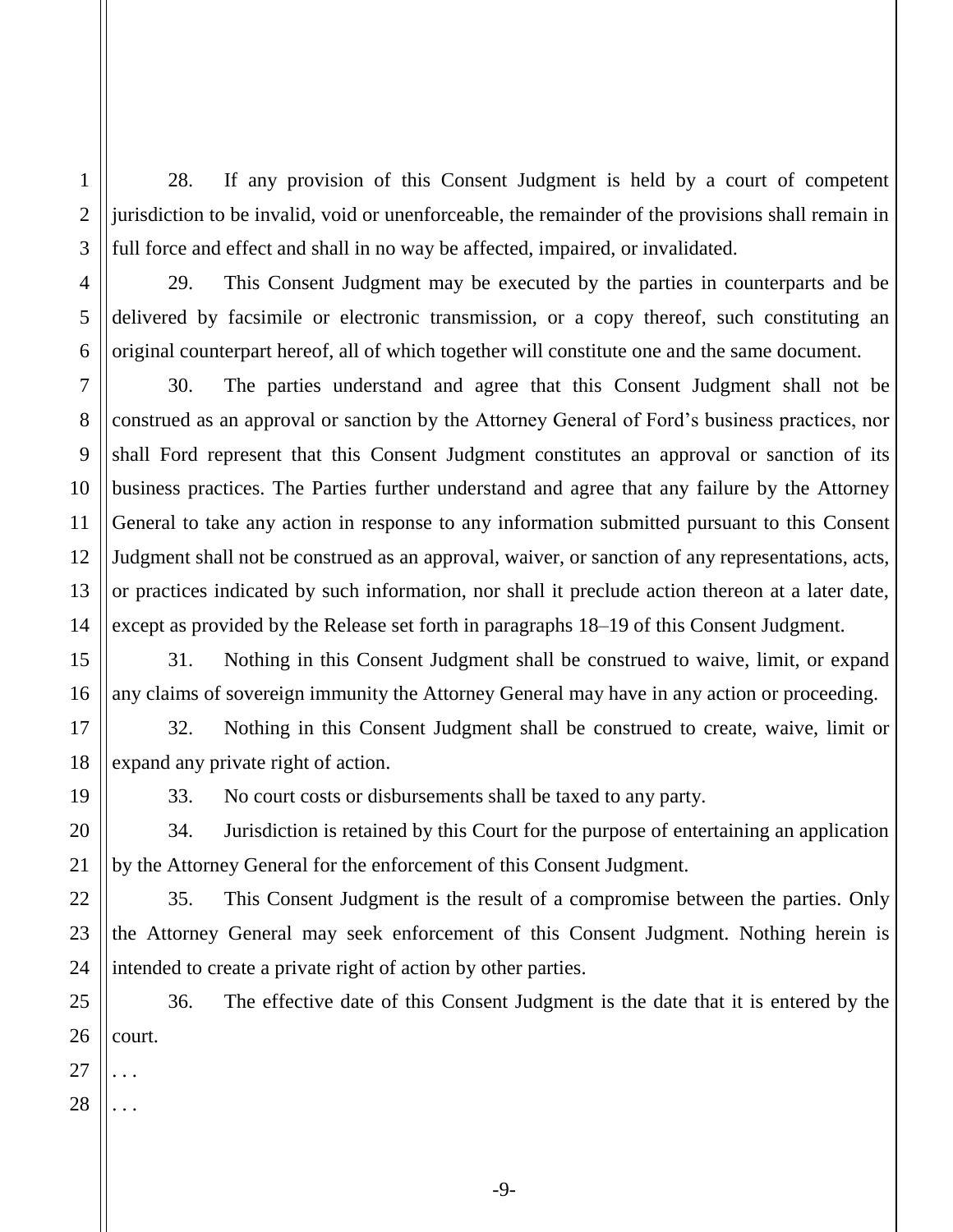| $\mathbf{1}$   | This Consent Judgment resolves all outstanding claims expressly identified in the<br>37.     |
|----------------|----------------------------------------------------------------------------------------------|
| $\mathbf{2}$   | Complaint as to Ford. As no further matters remain pending, this is a final judgment entered |
| $\mathfrak{Z}$ | pursuant to Ariz. R. Civ. P. 54(c).                                                          |
| $\overline{4}$ |                                                                                              |
| $\mathfrak{S}$ |                                                                                              |
| 6              |                                                                                              |
| 7              |                                                                                              |
| $8\,$          | JUDGE OF THE SUPERIOR COURT                                                                  |
| 9<br>10        |                                                                                              |
| 11             |                                                                                              |
| 12             |                                                                                              |
| 13             |                                                                                              |
| 14             |                                                                                              |
| 15             |                                                                                              |
| 16             |                                                                                              |
| 17             |                                                                                              |
| 18             |                                                                                              |
| 19             |                                                                                              |
| $20\,$         |                                                                                              |
| 21             |                                                                                              |
| $22\,$         |                                                                                              |
| $23\,$         |                                                                                              |
| 24             |                                                                                              |
| 25             |                                                                                              |
| 26             |                                                                                              |
| $27\,$         |                                                                                              |
| 28             |                                                                                              |
|                |                                                                                              |
|                | $-10-$                                                                                       |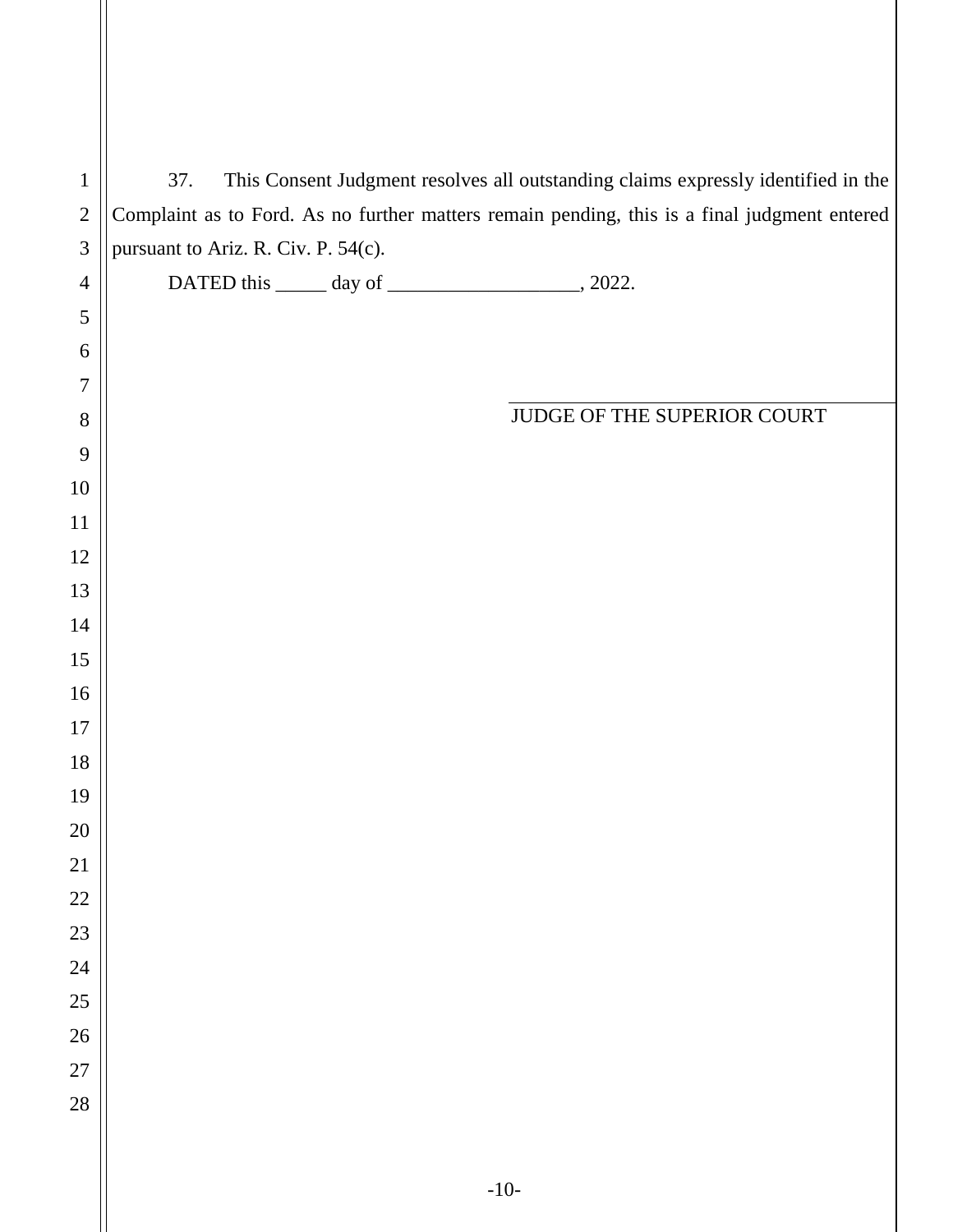## **CONSENT TO JUDGMENT**

1. Ford acknowledges that it waived service of the Summons and Complaint and is aware of its right to a trial in this matter and has waived the same.

2. Ford admits the jurisdiction of this Court and consents to the entry of the foregoing Allegations of Fact and Conclusions of Law and Order.

3. Ford states that no promise of any kind or nature whatsoever was made to induce it to enter into this Consent Judgment and declares that it has entered into this Consent Judgment voluntarily.

4. This Consent Judgment is entered as a result of a compromise between the parties. Only the Attorney General may seek enforcement of this Consent Judgment. Nothing herein is intended to create a private right of action by other parties; however, this Consent Judgment does not limit the rights of any private party to pursue any remedies allowed by law.

5. Ford acknowledges that its acceptance of this Consent Judgment is for the purpose of settling the ongoing consumer fraud lawsuit filed by the Attorney General, and further acknowledges that this Consent Judgment does not preclude any agency or officer of this State or subdivision thereof from instituting other civil or criminal proceedings as may be appropriate.

6. This Consent to Judgment may be executed in counterparts and be delivered by facsimile or electronic transmission, or a copy thereof, such constituting an original counterpart hereof, all of which together will constitute one and the same document.

. . .

. . .

. . .

. . .

. . .

. . .

1

2

3

4

5

6

7

8

9

10